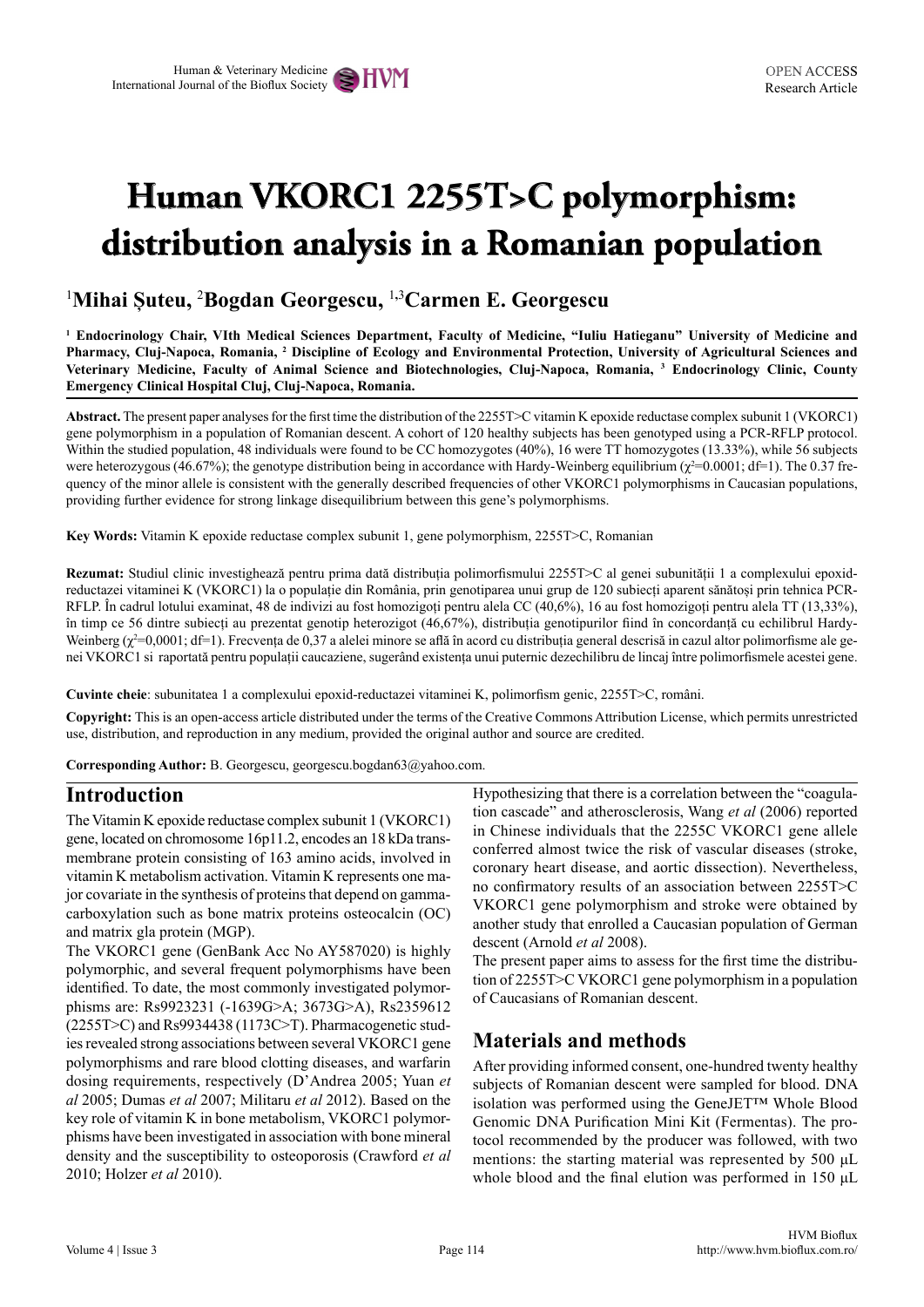

Figure 1. Observed VKORC1 genotypes, concerning 2255T>C. L – 100bp DNA Ladder (Bioline). NC – negative control

elution buffer (provided). Genotyping was conducted using the PCR-RFLP/NcoI protocol proposed by Wang *et al* (2006). A 198bp amplicon, harboring the SNP (2255T>C), was obtained, following the amplification of DNA samples using GoTaq Flexi DNA Polymerase (Promega) using following primers: 5'-TCTGAACCATGTGTCAGCCAGGACC-3' and 5'-GAACAGAGAGAGGAACCAAGGGAGTGGA-3', respectively. A 3 min denaturation period at 95˚C was followed by 39 cycles at 95˚C for 45 s, 56˚C for 45 s, and 72˚C for 30 s. A final extension step of 2 min at 72˚C completed the reaction. Once amplified, restriction of the amplification products, using NcoI endonuclease (Fermentas FastDigest), was performed by incubating the samples for 1 h at 37˚C. For optimal results, the restriction was performed in 200 μL PCR tubes, using a thermocycler. The cytosine from the +2255 position abolishes the NcoI restriction site, thus the C-allele remains uncut (189bp), while the T-allele yields two fragments  $(26 + 172bp)$ . The restricted DNA amplification products were loaded onto 3.5% agarose gels (w/v), pre-stained with 1X Midori Green Advanced DNA Stain (Nippon Genetics Europe GmbH). Electrophoresis was carried out in 1X TBE buffer, at 100V, for approximately 1 hour. Image aquisition was performed using an UVP imaging system (UVP, LLC, Cambridge, UK) as shown in figure 1. Genotype and allele frequencies were computed using the consecrated formulae, while the population indexes (Effective number of alleles, Fixation index,  $\chi^2$ ) were computed using POPGENE, v1.32 (Yeh *et al* 2000).

#### **Results and Discussion**

The electrophoretic profiles of 18 subjects (comprising all three possible genotypes) are shown in Figure 1.

In the studied population, of Romanian descent, 48 individuals have been homozygous for the 2255C allele, 16 were homozygous for the 2255T allele, and 56 individuals were found to be heterozygous. The genotype frequencies are:  $CC - 40\%$ ,  $CT -$ 56 % and  $TT - 13.33$ %, while the allelic frequencies are  $pC =$ 0.63,  $qT = 0.37$  (Table 1).

In the investigated population, the genotype distribution is in accordance with Hardy-Weinberg equilibrium, although the negative FIS value shows a slight heterozygote excess compared to Hardy-Weinberg equilibrium expectations.

In several studies concerning VKORC1 polymorphisms in Caucasians, the minor allele was reported to have a frequency close to 0.4 (Table 2), consistent with the 0.37 frequency of 2255T allele in Romanians. The fact that various VKORC1 polymorphisms have similar distributions suggests that these polymorphisms co-segregate (they are linked).

A recent study (Buzoianu *et al* 2012), investigating -1639G>A VKORC1 polymorphism in a Romanian population of 332 individuals, revealed a minor allele frequency of 0.42. The allelic frequencies concerning 2255T>C reported in our study are similar to those of Buzoianu *et al* (2012), this resemblance raising the hypothesis of the two polymorphisms being in linkage disequilibrium (C-G).

Table 1. Polymorphism distribution within the studied population

| Genotype Number of individuals $\frac{Genotype}{frequency(%)}_{pC}$ |    |       |               | qT | Allele frequency Effective number of<br>alleles (Ne) | <b>Fixation index</b><br>(FIS) | Hardy-Weinberg<br>equilibrium $(\gamma^2)$ |
|---------------------------------------------------------------------|----|-------|---------------|----|------------------------------------------------------|--------------------------------|--------------------------------------------|
| cc                                                                  | 48 | 40    |               |    |                                                      |                                |                                            |
| CT                                                                  | 56 | 46.67 | 0.6333 0.3667 |    | 1.8672                                               | $-0.0048$                      | 0.0001                                     |
| TT                                                                  | 16 | 13.33 |               |    |                                                      |                                |                                            |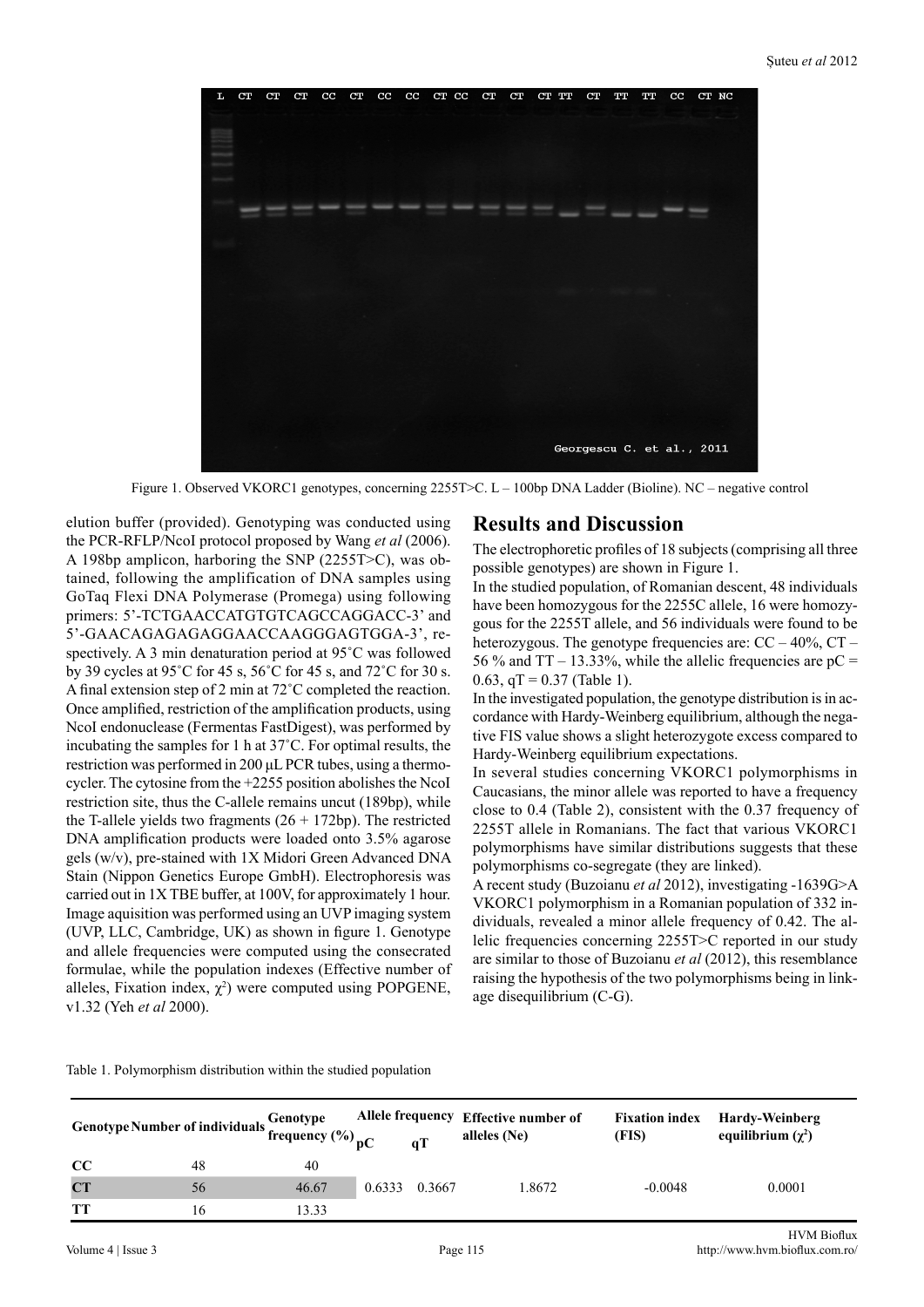Table 2. Various VKORC1 polymorphisms and their frequencies in Caucasian populations

| Polymorphism | Minor allele frequency | N    | <b>Stated ethnicity</b> | <b>Authors</b>      |
|--------------|------------------------|------|-------------------------|---------------------|
| $-1639G > A$ | 0.38                   | 92   | Caucasians              | Yuan et al 2005     |
| 1173C>T      | 0.4                    | 294  | Caucasians              | $D'$ Andrea 2005    |
| 3730G > A    | 0.35                   | 294  | Caucasians              | $D'$ Andrea 2005    |
| $-1693G > A$ | 0.43                   | 297  | Caucasians              | Sconce et al 2005   |
| 2255T > C    | 0.44                   | 93   | European-American       | Li et al $2006$     |
| 3673G > A    | 0.36                   | 167  | Caucasians              | Holzer et al 2008   |
| 3673G > A    | 0.38                   | 2631 | Non-Hispanic white      | Crawford et al 2010 |
| 2255T>C      | 0.37                   | 120  | Romanians               | present study       |

## **Conclusions**

The 2255T>C polymorphism, investigated for the first time in 120 Romanian subjects, was found to be in accordance with the Hardy-Weinberg equilibrium.

The 0.37 frequency of the minor allele is similar with minor allele frequencies previously described for specific other VKORC1 gene polymorphisms in Caucasians (3673A>G, 3730G>A, 1173T>C). This comes to support the statements of other authors that a group of major VKORC1 gene polymorphisms are in strong linkage disequilibrium.

## **Acknowledgements**

This work was supported by the Ministry of Education and Research grant PN-II-ID-PCE-2011-3-0879.

# **References**

- Arnold, M.L., Lichy, C., Werner, I., Radbruch, A., Wagner, S., Grond-Ginsbach, C., 2008. Single nucleotide polymorphisms in the VKORC1 gene and the risk of stroke in the Southern German population. Thromb Haemost 100(4):614-17.
- Buzoianu A. D., Trifa A. P., Muresanu D. F., Crisan S., 2012. Analysis of CYP2C9\*2, CYP2C9\*3 and VKORC1 -1639 G>A polymorphisms in a population from South-Eastern Europe. J Cell Mol Med doi: 10.1111/j.1582-4934.2012.01606.x.
- Crawford, D., Brown-Gentry, K., Rieder M., 2010. VKORC1 Common Variation and Bone Mineral Density in the Third National Health and Nutrition Examination Survey. PLoS ONE 5(12):1-7.
- D'Andrea, G., D'Ambrosio, R. L., Di Perna, P., Chetta, M., Santacroce R., Brancaccio, V., et al, 2005. A polymorphism in the VKORC1 gene is associated with an interindividual variability in the doseanticoagulant effect of warfarin. Blood 105(2):645-649.
- Dumas, T. E., Hawke, R. L., Lee, C. R., 2007. Warfarin Dosing and the Promise of Pharmacogenomics. Curr Clin Pharmacol 2(1):11-21.
- Holzer, G., Grasse, A. V., Zehetmayer, S., Bencur, P., Bieglmayer, C., Mannhalter, C., 2010 Vitamin K epoxide reductase (VKORC1) gene mutations in osteoporosis: A pilot study. Transl Res 156 (1):37-44.
- Li, T., Lange, L. A., Li, X., Susswein, L., Bryant, B., Malone, R., et al, 2006 Polymorphisms in the VKORC1 gene are strongly associated with warfarin dosage requirements in patients receiving anticoagulation. J Med Genet 43:740-744.

Militaru, F. C., Crişan, S., Vesa, Ş. C., Trifa, A., Militaru, V., Buzoianu, A. D., 2012. Determinants of hemorrhagic risk during acenocoumarol treatment. HVM Bioflux 4(1):23-28.

- Sconce E. A., Khan T. I., Wynne H. A., Avery P., Monkhouse L., King B. P., Wood P., Kesteven P., Daly A. K., Kamali F., 2005 The impact of CYP2C9 and VKORC1 genetic polymorphism and patient characteristics upon warfarin dose requirements: proposal for a new dosing regimen. Blood 106:2329-2333.
- Yeh, F. C., Yang, R., Boyle, T. J., Ye, Z., Xian, J. M., 2000. PopGene32, Microsoft Windows-based free-ware for population genetic analysis, version 1.32. Molecular Biology and Biotechnology, University of Alberta, Edmonton, Canada.
- Yuan, H. Y., Chen, J. J., Lee, M. T., Wung, J. C., Chen, Y. F., Charng, M. J., 2005. A novel functional VKORC1 promoter polymorphism is associated with inter-individual and inter-ethnic differences in warfarin sensitivity. Hum Mol Genet 14(13):1745-1751.
- Wang, Y., Zhang, W., Zhang, Y., Yang, Y., Sun, L., Hu, S., et al, 2006. VKORC1 Haplotypes are associated with arterial vascular diseases (stroke, coronary heart disease, and aortic dissection). Circulation 113:1615-1621.

## **Authors**

•Mihai Suteu, Endocrinology Chair, 6th Medical Sciences Department, Faculty of Medicine, "Iuliu Hatieganu" University of Medicine and Pharmacy, 3-5th Louis Pasteur Street, 400349, Cluj-Napoca, Cluj, Romania

•Bogdan Georgescu, Department of Ecology, Environment Protection and Zoology, Faculty of Animal Sciences and Biotechnologies, University of Agricultural Sciences and Veterinary Medicine, 3-5th Calea Mănăștur Street, Cluj-Napoca, Cluj, 400372, Romania, e-mail: georgescu.bogdan63@yahoo.com

•Carmen E. Georgescu, Endocrinology Chair, 6th Medical Sciences Department, "Iuliu Hatieganu" University of Medicine and Pharmacy Cluj-Napoca, 3-5 Louis Pasteur Street, Cluj-Napoca, Cluj, 400349, Romania